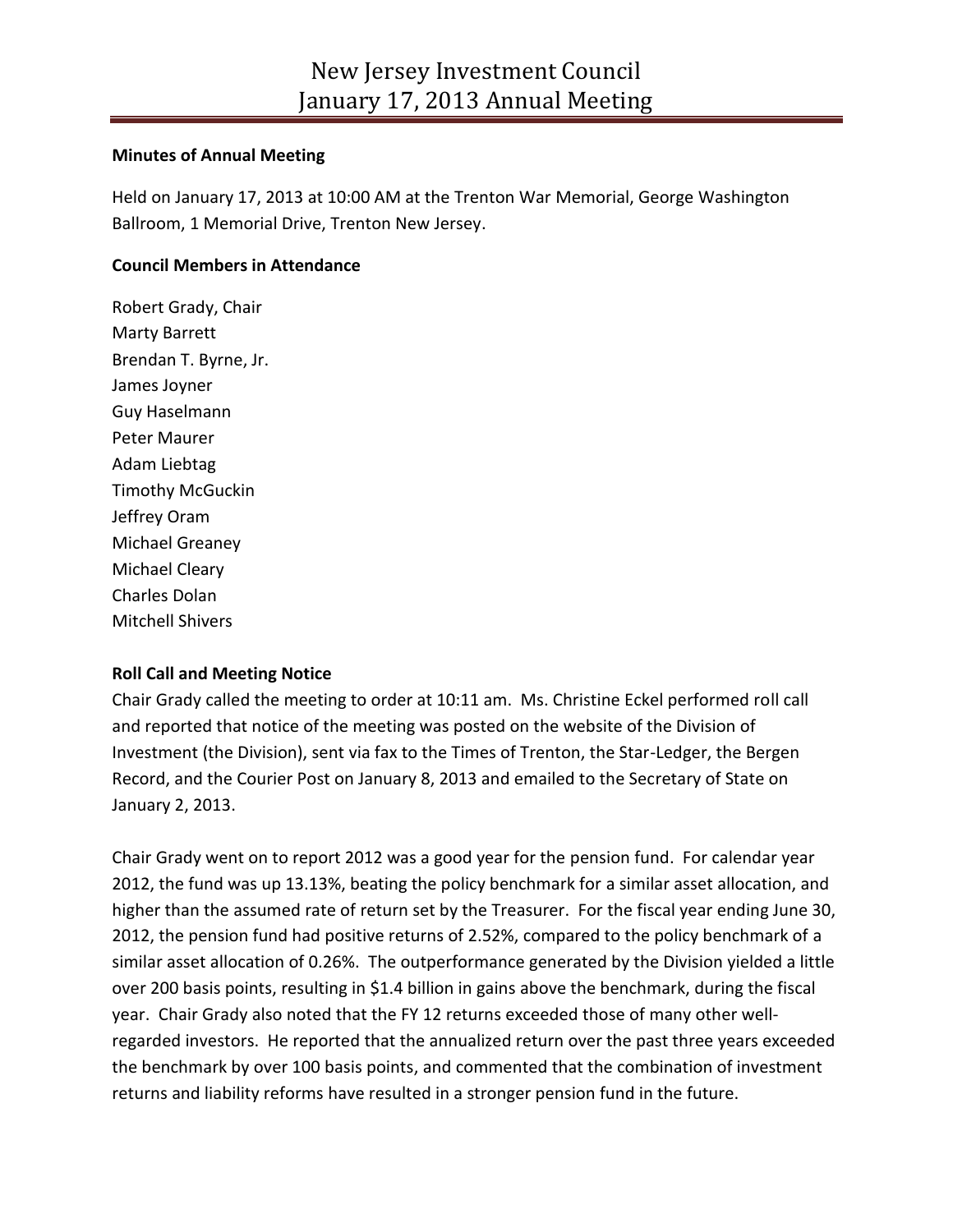## **Overview of Global Capital Markets**

Chair Grady introduced Steve Schwarzman, founder and CEO of the Blackstone Group, and noted the positive returns from the Division's various Blackstone investments. Mr. Schwarzman gave an overview of his firm and presented Council with a summary of global capital markets and investment opportunities around the world.

Chair Grady asked Mr. Schwarzman about the emergence of institution-caliber investments in Asia outside of the public equity markets, and asked him how many positions he anticipated Blackstone will ultimately hold in funds in which the New Jersey funds have invested. Mr. Schwarzman replied that private equity and real estate funds are extremely diversified, with over 75 positions. Councilmember Haselmann asked Mr. Schwarzman to comment on ecological limitations on China's growth. Councilmember Dolan questioned Mr. Schwarzman about current trends in management fees.

# **Report from the Division of Investment**

Director Walsh discussed the different funds managed by the Division other than the Pension Fund, including the Cash Management Fund, NJBEST fund, and the Deferred Compensation program. The Division, based on last year's ranking as a Public Pension Fund, was 37<sup>th</sup> in the world,  $16<sup>th</sup>$  in the United States and the  $12<sup>th</sup>$  largest US Public Pension Fund, with 63 employees and a budget of approximately \$8 million.

Fiscal Year 2012 was a busy year for the Division, trading over 3 billion shares of equities with a value of over \$45 billion, \$20 billion in fixed income securities and \$9 billion of foreign currency. The Division received \$800 million in dividends and \$900 million in bond interest income. Over an 18-month period, the Division realized \$45 million in covered call premiums. The Division also evaluated 60 initial public offerings and participated in 19 of them.

The Division focuses on diversification by both asset class and geography, and on minimizing total costs.

Director Walsh discussed the Division's asset allocation. The Division's asset allocation is in line with peers that have over \$20 billion in assets, with the exception of Real Estate and International Fixed Income. He provided a historical review of the Division's asset allocations and returns.